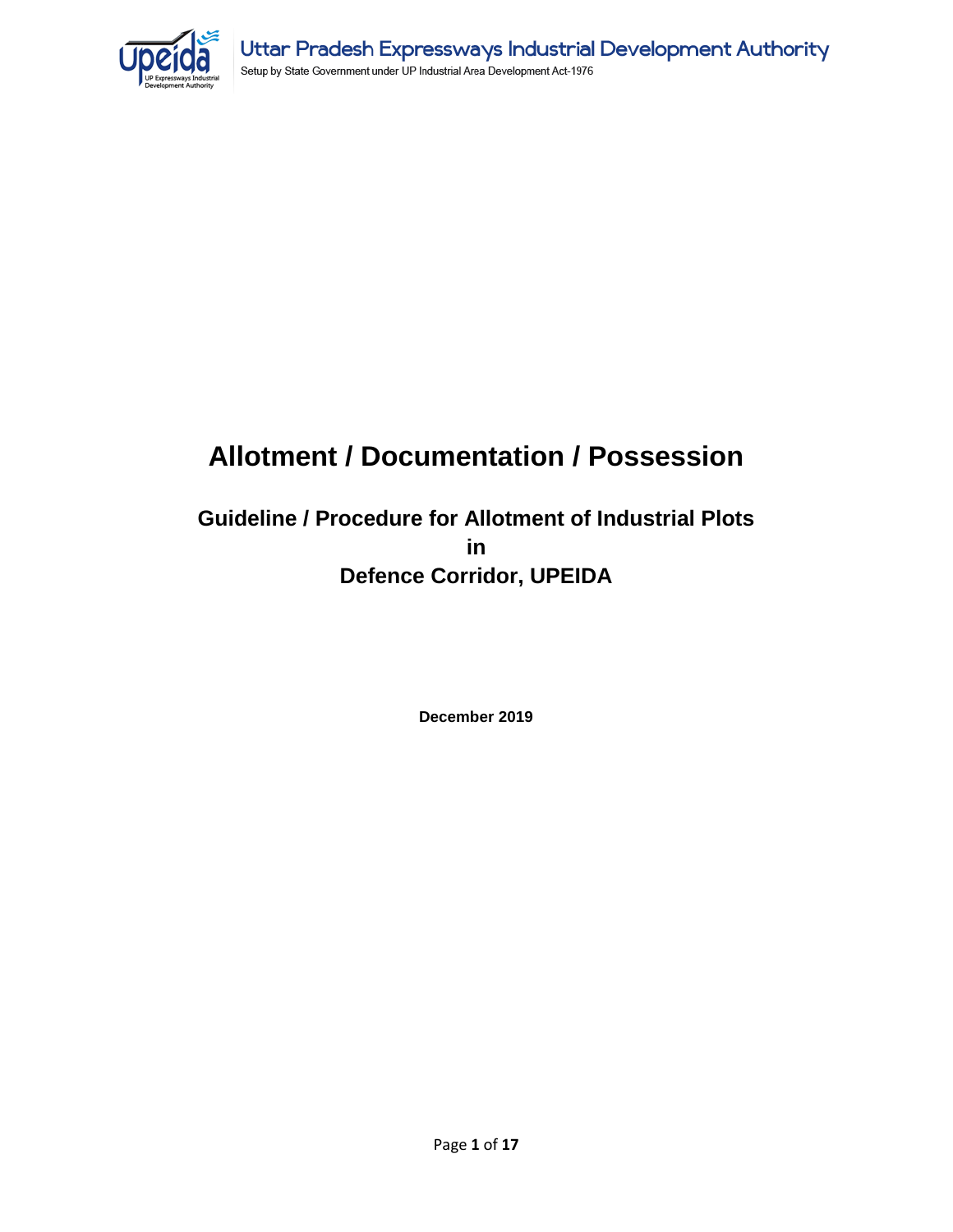

## Contents

| 1  |  |
|----|--|
| 2  |  |
| 3  |  |
| 4  |  |
| 5  |  |
| 6  |  |
| 7  |  |
| 8  |  |
| 9  |  |
| 10 |  |
| 11 |  |
| 12 |  |
| 13 |  |
| 14 |  |
| 15 |  |
| 16 |  |
| 17 |  |
| 18 |  |
| 19 |  |
| 20 |  |
| 21 |  |
| 22 |  |
| 23 |  |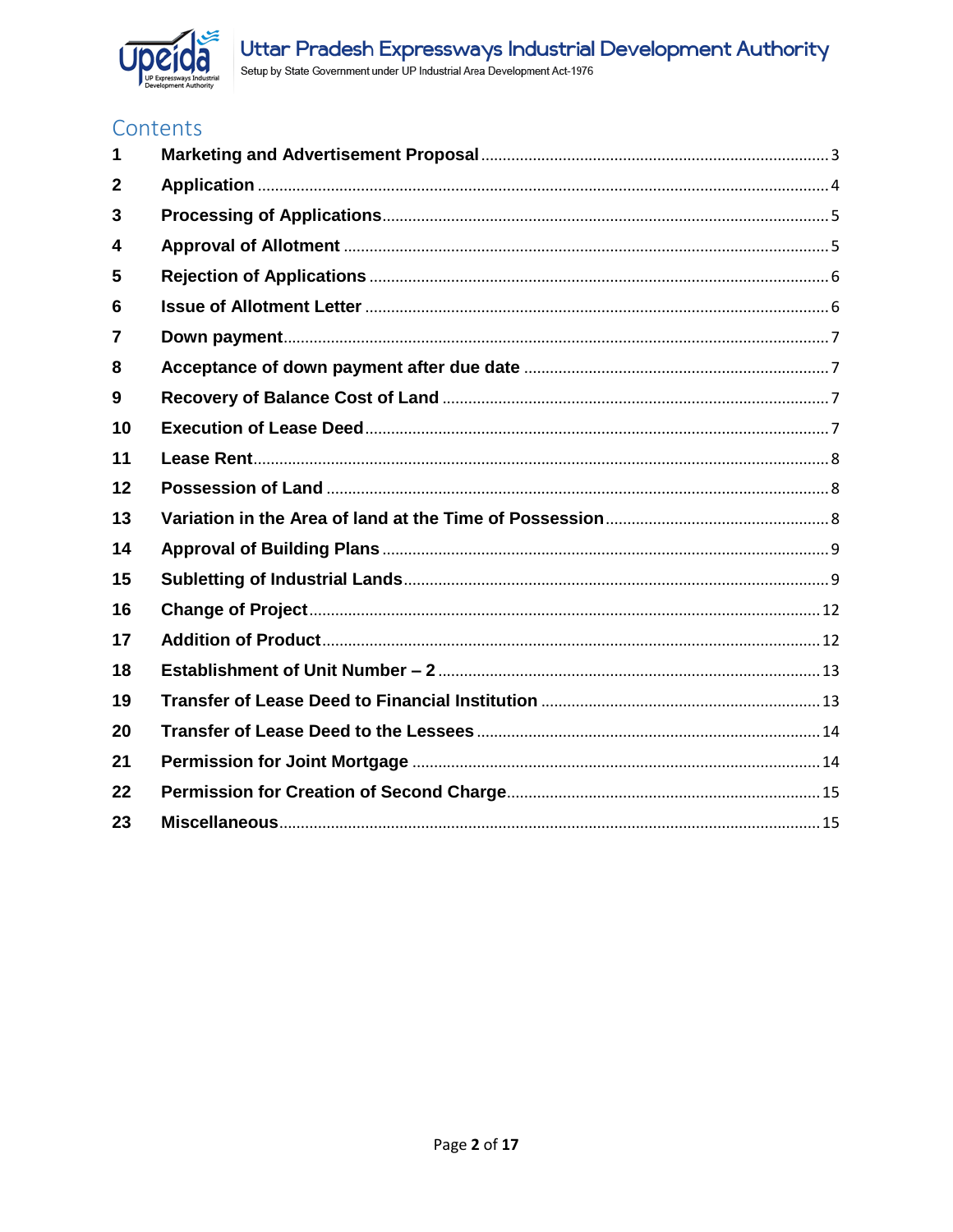

## **Guideline / Procedure for Allotment of Land**

All the companies defined as Defence and Aerospace (D&A)sector, products and units, under Uttar Pradesh Defence and Aerospace Units and Employment Promotion Policy 2018, subsequently amended by Govt. of UP vide G.O. dated 05.12.2019, will be eligible for allotment of defence industrial land in the Uttar Pradesh Defence Corridor.

Applications for industrial land within the nodes under the defence corridor i.e. Jhansi, Chitrakoot, Aligarh, Kanpur, Agra and Lucknow, as per annexure, shall be received only against advertisements published after approval of Chief Executive Officer (CEO) of UPEIDA.

Allotment Committee will be responsible for land allotments and its members as decided by Board in its 44th meeting dated 11.02.2019 are as under:

- 1) ACEO
- 2) Financial Controller
- 3) Sr. Defence Advisor
- 4) Defence Advisor
- 5) Raksha Visheshagya
- 6) Officer on Special Duty (Land Acquisition)
- 7) Town Planner
- 8) Procurement Advisor

All decisions of the allotment committee will be approved by CEO, UPEIDA.

Applications will be accepted in two phases, in a calendar month – 1<sup>st</sup> to 15<sup>th</sup> & 16<sup>th</sup> to the last day of the month. Applications shall be processed within 10 days of the closure of the acceptance phase.

#### <span id="page-2-0"></span>**1 Marketing and Advertisement Proposal**

Procedure for allotment shall be initiated only after approval of CEO, UPEIDA after sanctioning of layout plan and fixation of cost of land by an Allotment Committee of UPEIDA. Normally only those plots shall be taken up for marketing which have tracings based on actual measurements, free of any stay or dispute or encroachment and are not already allotted.

Allotment Committee shall periodically prepare a marketing proposal for the vacant plots. The proposal shall include

- a) List of plots available for allotment
- b) Advertising /other promotional proposals
- c) Drafts of advertisement in minimum possible space from advertising agencies, media plan and cost
- d) Prevailing rate (the rate shall be reviewed after 1 year from the date of notification)
- e) Proposal for distribution and receipt of forms i.e. whether through UPEIDA office or website
- f) Proposal for processing method, allotment committee, dates for processing
- g) The advertisement shall be made in leading national and widely circulated newspapers in the areas concerned. There shall be a roaster system for advertisement in newspapers

Advertisement shall be published only when the marketing proposal is duly approved by CEO, UPEIDA.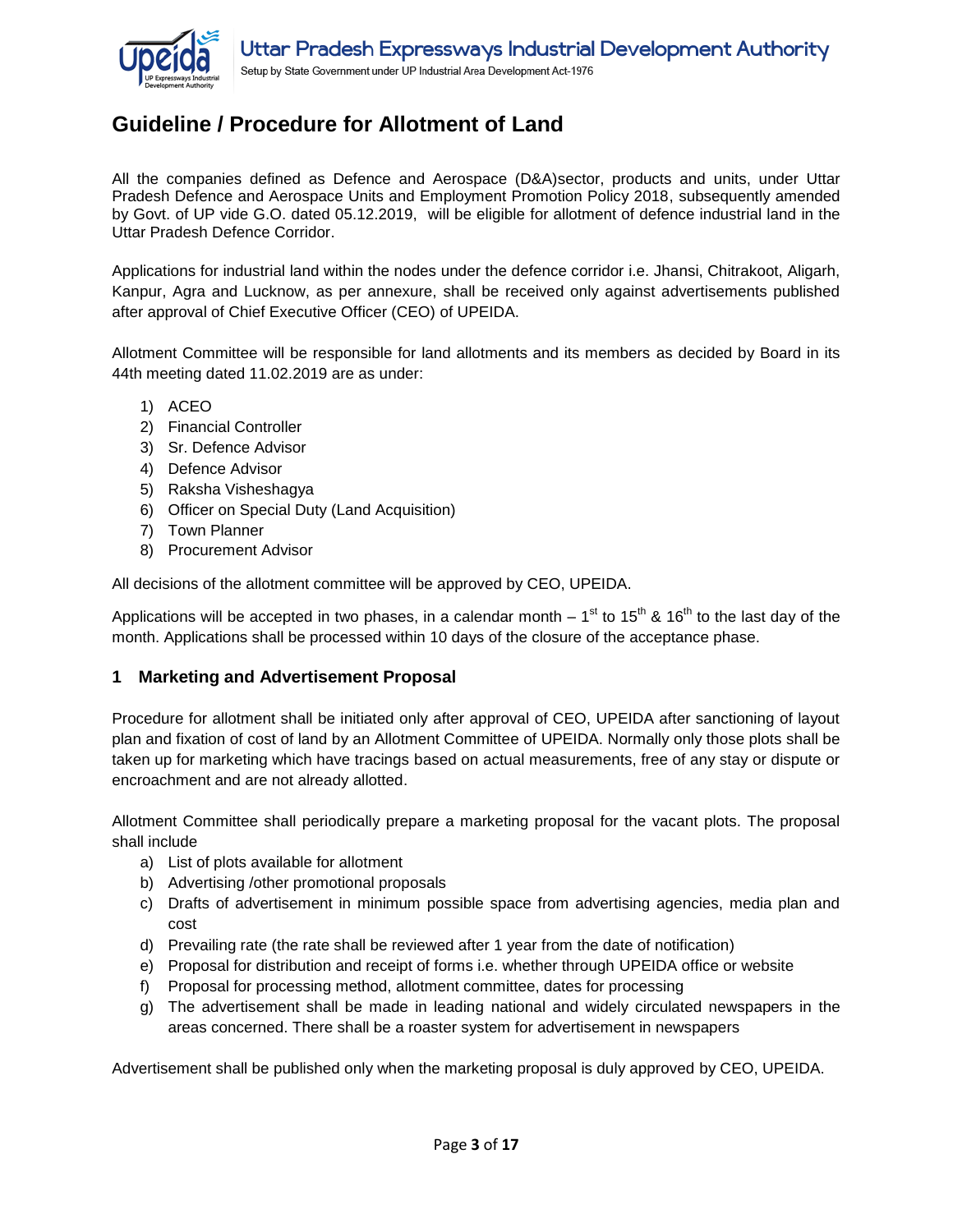

**Note:** Allotment committee shall ensure that all the advertisements along with other relevant details are displayed on the website of UPEIDA.

#### <span id="page-3-0"></span>**2 Application**

Interested entrepreneurs have to apply online for industrial plots on UPEIDA website.

Along with the application, scanned copy of following documents duly authenticated should be submitted online –

- a) Project profile duly signed by the applicant compulsory to mention below details of the proposed project
	- a. Applied area (in Sqm)
	- b. Name of proposed project/ product the products must be related to Defence sector
	- c. Total cost of project (in lacs) along with means of financing
	- d. Project financials
	- e. Total employment to be generated
	- f. Power load requirement
	- g. Details of income tax returns submitted / filed in previous three years (TAN and Aadhar, if applicable)
	- h. Certificate issued by Directorate of Industry and Export Promotion council in case of 100% export oriented unit (EOU)
	- i. Proposed land utilization plan, duly signed by the applicant. Covered area should be not less than 40% of allotted area.
	- j. Documents pertaining to the status of applicant who could be partnership firm, registered society, private limited company or public limited company are as mentioned below -
		- (i) Partnership Firm: Copy of partnership deed duly notarised
		- (ii) Registered Society: Certificate of Registration, Bye Laws of society certified by Secretary/Chairman of society, List of members with their addresses
		- (iii) Private Limited Company: Certificate of Incorporation, Memorandum and Articles of Association, list of shareholders and directors along with their shareholdings authenticated by CA
		- (iv) Public Limited Company: Certificate of Incorporation, Memorandum and Articles of Association, list of directors and their shareholding authenticated by CA
- b) Processing fee and Earnest money as applicable has to be deposited online through the available payment gateway or NEFT/ RTGS in favour of UPEIDA (proof of the same shall be submitted as a part of application). Details are as under:

#### **I. Processing Fee (Non-Refundable)**

Rs.2,000/ – Up to area 4,000 sqm Rs.5,000/– above 4,000 sqm to 20,000 sqm Rs.10,000/– above 20,000 sqm

#### **II. Earnest money:**

10% of the total cost of the plot on the advertised rates/rate prevailing at the time of application.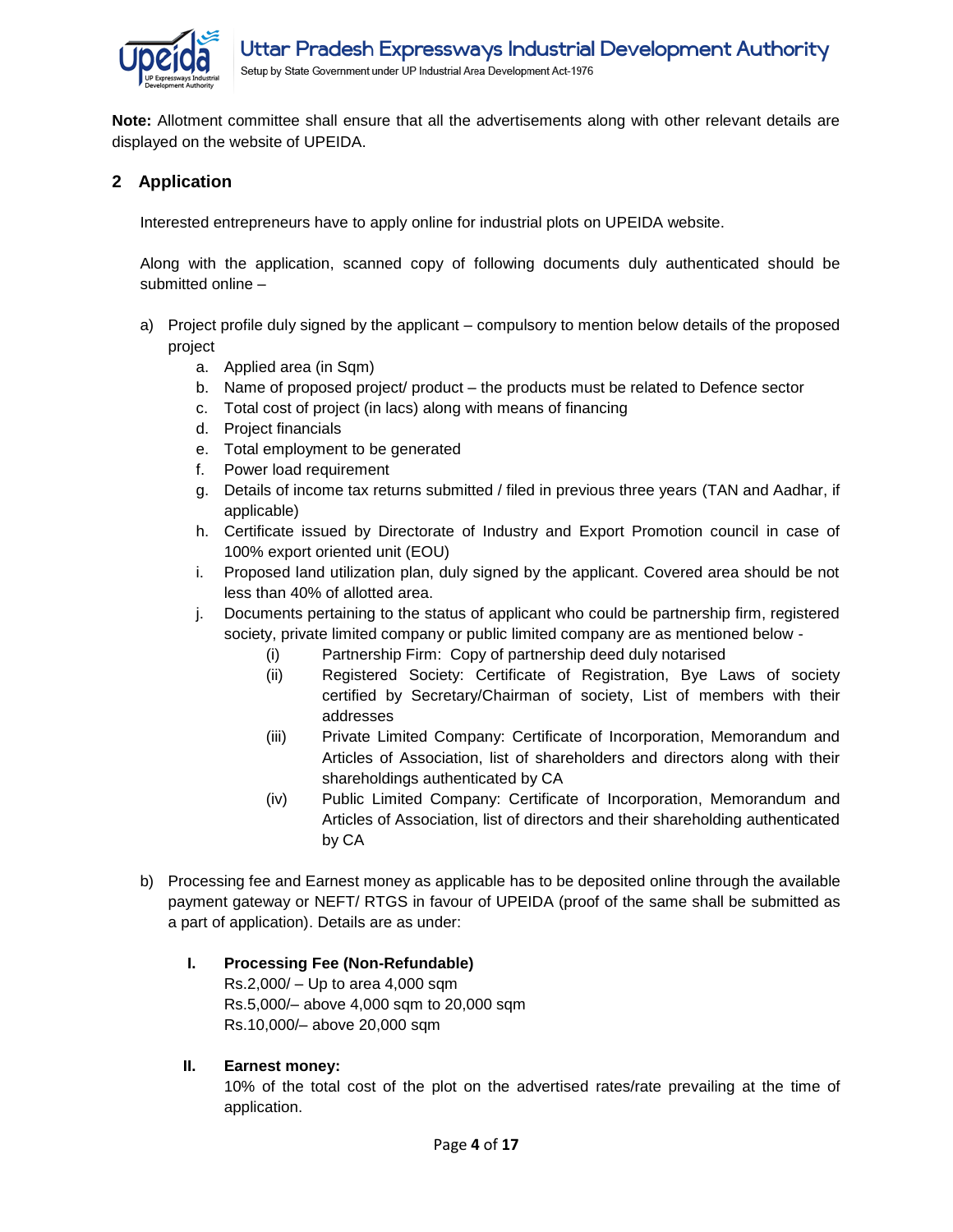

#### <span id="page-4-0"></span>**3 Processing of Applications**

- (i) Application it will be first entered in the receipt register. The application will then be put up before the concerned officer
- (ii) Allotment committee will process the applications on first come first serve basis
- (iii) Allotment committee shall decide whether an incomplete application is to be rejected or whether the applicant is to be asked to complete the shortcomings. The decision shall be based on time available, nature of shortcomings etc. and shall apply for all applicants

#### <span id="page-4-1"></span>**4 Approval of Allotment**

After submission of required application fee and earnest money deposit, Allotment Committee shall verify all the documents submitted by the applicant. After verification allotment of land will be done on the basis of criteria as mentioned below. Applicant scoring highest marks will be allotted the land.

| <b>Criteria for Land Allotment</b> |                                                                                                                                       |                                                       |                |                                      |  |
|------------------------------------|---------------------------------------------------------------------------------------------------------------------------------------|-------------------------------------------------------|----------------|--------------------------------------|--|
| Sr.No.                             | <b>Parameters</b>                                                                                                                     | <b>Marking Criteria</b>                               | <b>Marks</b>   | <b>Maximum</b><br><b>Marks (100)</b> |  |
| $\mathbf{1}$                       | Proposed capital<br>investment on building<br>construction and<br>machinery components                                                | Up to 2 times of the investment on land               | 5              | 20                                   |  |
|                                    |                                                                                                                                       | Up to 3 times of the investment on land               | 10             |                                      |  |
|                                    |                                                                                                                                       | Up to 5 times of the investment on land               | 15             |                                      |  |
|                                    |                                                                                                                                       | More than 5 times of the investment on land           | 20             |                                      |  |
|                                    |                                                                                                                                       | More than 250                                         | 10             | 20                                   |  |
|                                    | Direct employment<br>generation (number of<br>employees)                                                                              | More than equal to 200 less than equal to<br>250      | 8              |                                      |  |
| $\mathcal{L}$                      |                                                                                                                                       | More than equal to 150 less than equal to<br>200      | 6              |                                      |  |
|                                    |                                                                                                                                       | More than equal 100 to less than equal to<br>150      | 4              |                                      |  |
|                                    |                                                                                                                                       | More than equal to 50 less than equal to 100          | $\overline{2}$ |                                      |  |
|                                    |                                                                                                                                       | Less than 50                                          | $\mathbf 0$    |                                      |  |
|                                    | Relevant defence sector<br>experience of supplying<br>to Gol or any<br>government agency, any<br>foreign defence<br>companies or OEMs | Supply Orders for D&A Sector                          | 1              |                                      |  |
|                                    |                                                                                                                                       | Up to INR 10 crores                                   | 5              |                                      |  |
| 3                                  |                                                                                                                                       | Greater than INR 10 crores and up to INR 20<br>Crores | 10             | 20                                   |  |
|                                    |                                                                                                                                       | Greater than INR 20 crores and up to INR 50<br>Crores | 15             |                                      |  |
|                                    |                                                                                                                                       | Greater than INR 50 Crores                            | 20             |                                      |  |
| 4                                  | Demand of additional<br>land in same industrial<br>area or augmentation of<br>units                                                   | Size of land                                          | 10             | 10                                   |  |
|                                    | Payment of cost of land                                                                                                               | 100% at the time of registration                      | 30             | 30                                   |  |
| 5                                  |                                                                                                                                       | Payment within 3 years from date of                   | 25             |                                      |  |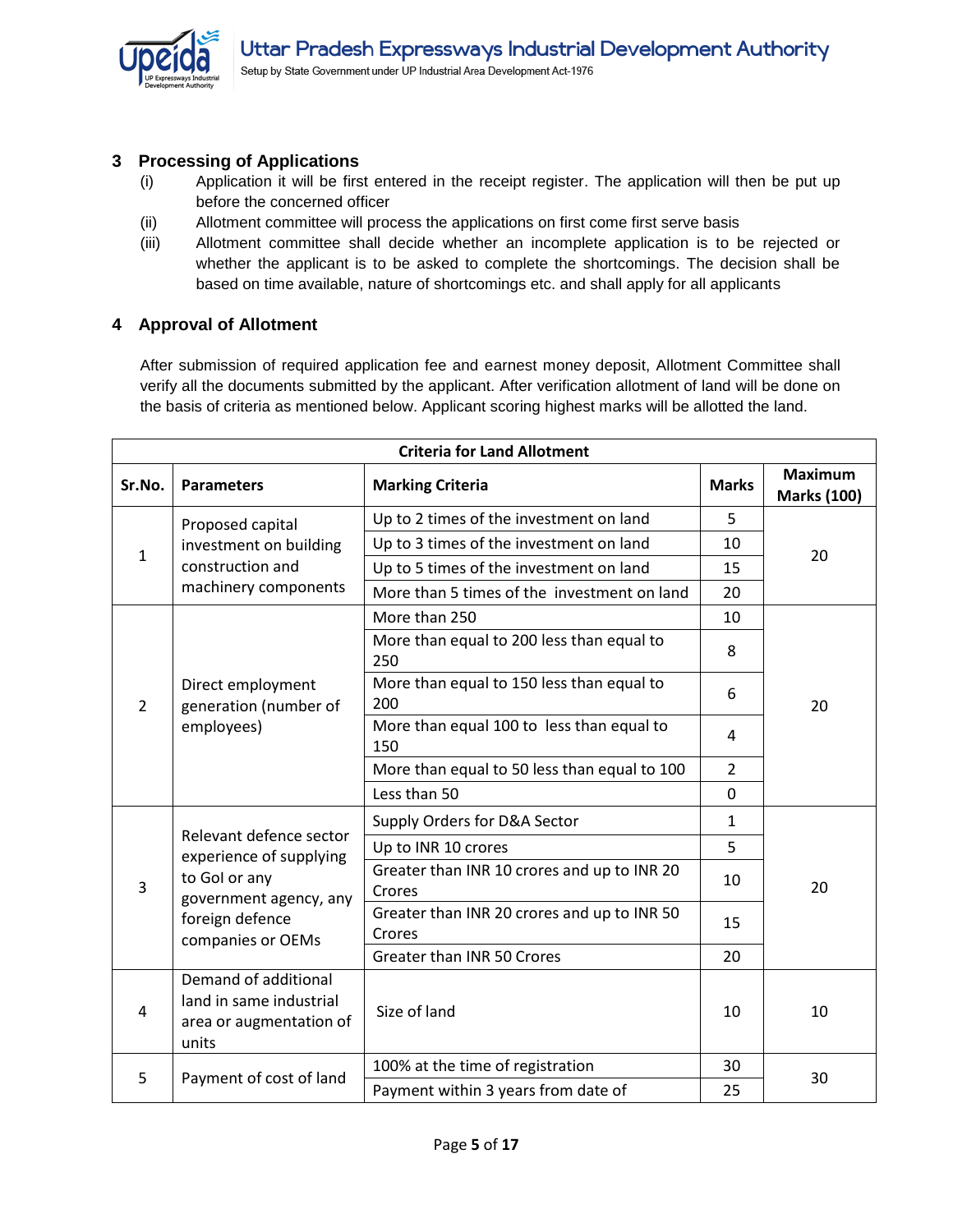

Setup by State Government under UP Industrial Area Development Act-1976

| allotment                                         |    |  |
|---------------------------------------------------|----|--|
| Payment within 10 years from date of<br>allotment | 20 |  |
| Payment within 30 years from date of<br>allotment | 15 |  |

#### <span id="page-5-0"></span>**5 Rejection of Applications**

The application of allotment of plots maybe rejected by the allotment committee on the following grounds:

- a) If the proposed type of industry is banned by the government in any specific Area/Region
- b) Non-submission of documents as listed in para 2.0 even after request in writing to do so
- c) For any other reason in conformity with the policy of the government and UPEIDA as framed from time to time
- d) If the applicant is not found fit for establishing unit by the Allotment Committee

#### <span id="page-5-1"></span>**6 Issue of Allotment Letter**

- (i) The allotment of the plot will be made on leasehold basis for a period of 30 years from the date of execution of lease deed and may be extended upto 90 years on case-to-case basis after expiry of the 30 year lease period, subject to approval of CEO, UPEIDA.
- (ii) A copy of minutes of the Allotment Committee approved by CEO, UPEIDA, shall be kept in each allottee's file. The noting containing the proposal for allotment should clearly refer to the decision or relevant portion of minutes.
- (iii) After ensuring the above procedure, allotment letter of the plot shall be issued within 30 days from the date of approval by the competent authority.
- (iv) The allotment letter shall be sent only by registered post with acknowledgement due. Allotment letter can also be delivered to the authorized signatory, from the office upon his request in writing. Notification of the same would be published on the website of UPEIDA.

#### **Fixation of cost of land for Anchor Defence and Aerospace Units as defined under Uttar Pradesh Defence and Aerospace Units and Employment Promotion Policy (First Amendment) 2019**

The cost of land for anchor units will be calculated as:

Total cost **("A")** for the Applicant **= "B" + "C" "B" =** Purchase price of land (by UPEIDA) – 25% of Purchase price **"C" =** Development charges (2% of "B" as defined above)

#### **Fixation of cost of land for Industrial Plots other than Anchor Defence and Aerospace Units as defined under Uttar Pradesh Defence and Aerospace Units and Employment Promotion Policy (First Amendment) 2019**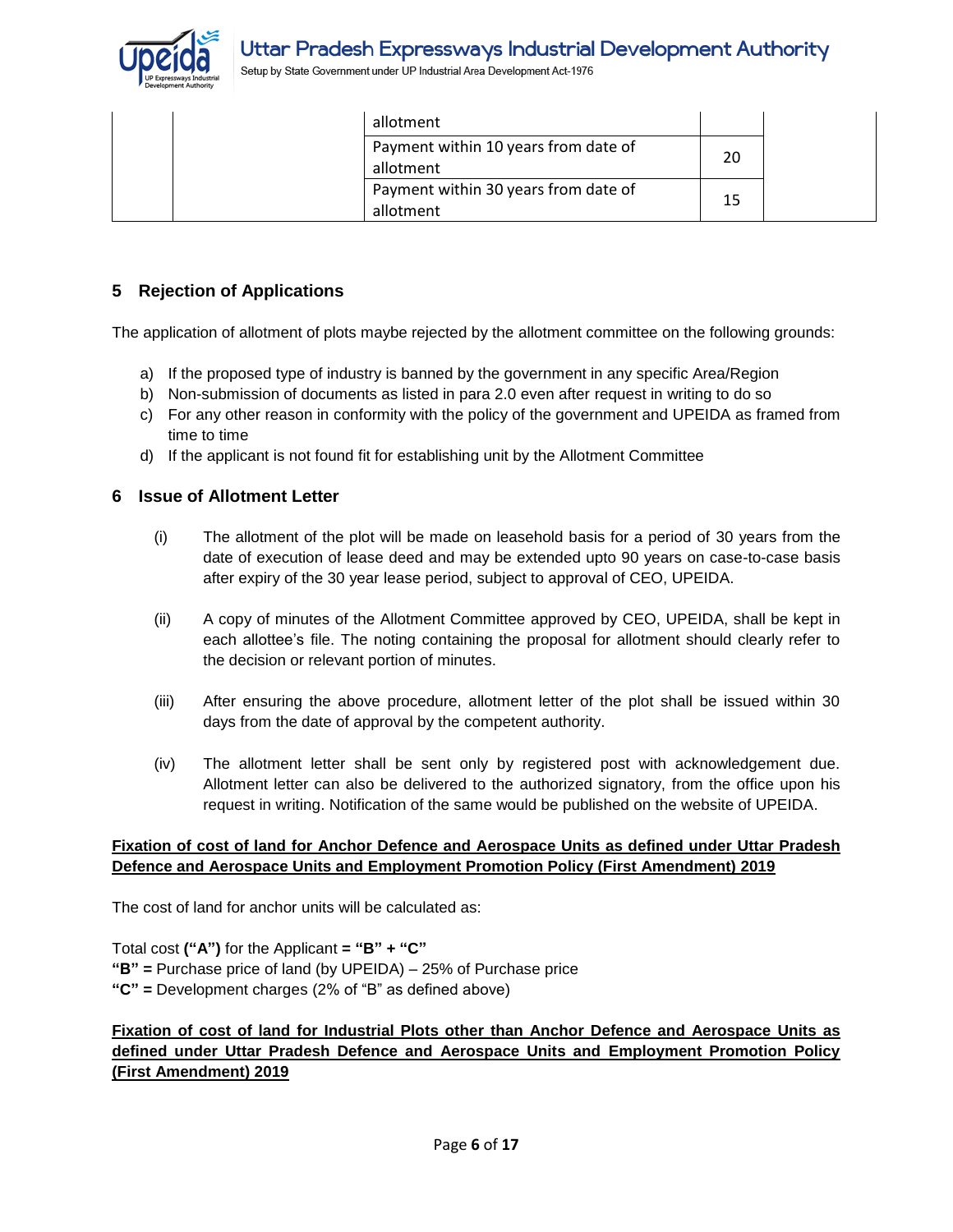

The cost of land for anchor units will be calculated as:

Total cost **("A")** for the Applicant **= "B" + "C" "B" =** Purchase price of land (by UPEIDA) **"C" =** Development charges (2% of "B" as defined above)

The same will be mentioned in the advertisement published for allotment of industrial plots.

#### <span id="page-6-0"></span>**7 Down payment**

The first installment (down payment) shall be 20% of the total cost of land. The allottee will be required to pay the same after adjusting earnest money (EMD) already paid, within the period as specified in the allotment letter which is normally 30 days from date of allotment. If the due date so specified is a public holiday, the next working day shall be last date for payment of reservation money.

#### <span id="page-6-1"></span>**8 Acceptance of down payment after due date**

On request of the allottee, Allocation Committee may extend the date for payment of first installment (down payment) further up to 60 days from the expiry of due date. The maximum time limit to be allowed by UPEIDA shall not be beyond 90 days from the date of allotment. Down payment cannot be accepted beyond above time-limit without approval of CEO, UPEIDA and allotments shall be treated as cancelled.

#### <span id="page-6-2"></span>**9 Recovery of Balance Cost of Land**

| <b>Purchase Type</b>   | <b>Reservation Money</b>               | <b>Payment of Balance Cost</b><br>of Land (Year) | <b>Pre-Payment Option</b>          |
|------------------------|----------------------------------------|--------------------------------------------------|------------------------------------|
| <b>Direct Purchase</b> | Option to make Full<br>Payment upfront | ΝA                                               | 5% discount on the<br>cost of land |
|                        | 80%                                    |                                                  | ΝA                                 |
| Instalments            | 80%                                    | 10                                               | ΝA                                 |
|                        | 80%                                    | 30                                               | ΝA                                 |

The balance 80% of the cost of land shall be recovered in the following manner:

Half yearly equated instalments will be calculated at simple interest @ 9.5%per annum on diminishing balance basis. The first such installment of the cost of land shall be payable after six months of the date of issue of the allotment letter.

In case of delay in repayment of installments, UPEIDA will charge an additional penalty on the defaulted amount for the defaulted period (over and above the simple interest as defined previously) @ 3% per annum as per terms executed in the allotment letter.

#### <span id="page-6-3"></span>**10 Execution of Lease Deed**

The allottees are required to get lease deed executed within 90 days from date of allotment. Necessary action for this shall be taken by the concerned officer. Calculation of stamp duty should be made in accordance with the state policy. However, the allottee shall confirm the stamp duty from the concerned Sub registrar so as to avoid any confusion/ future complication.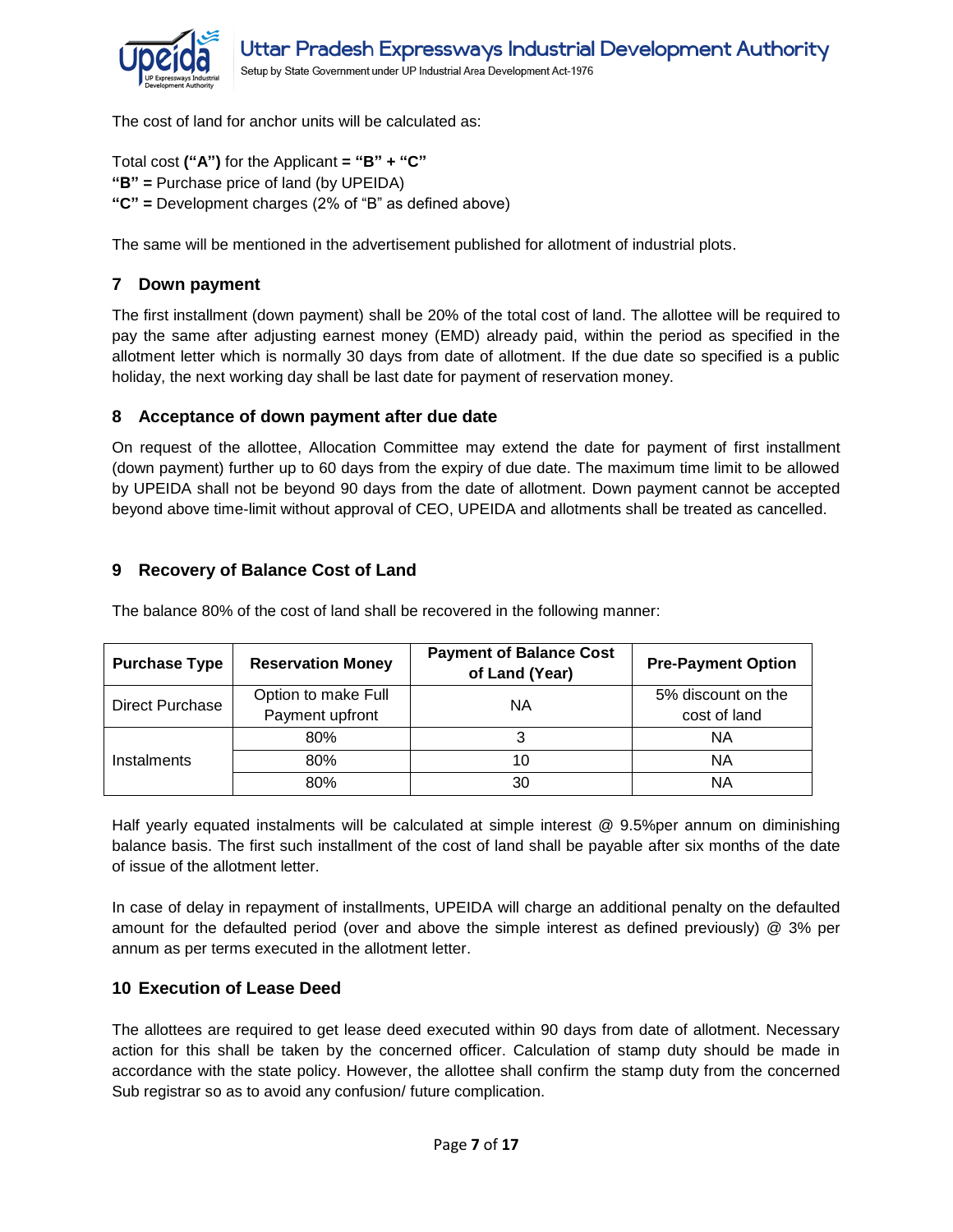

On receipt of the request of the allottee for execution of lease deed along with documentation fee of Rs. 2000, intimation shall be made about the documents required for its execution and registration within 10 days of receipt of such request.

The documents will then be checked and if found incomplete, allottees shall be informed about the same within 10 days of the receipt of the documents. If the documents are found in order, allottee shall be called upon to execute the lease deed within 15 days of receipt of complete documents. If no response is made by allottee, a 30 days legal notice for execution of lease deed will be sent and action as per terms of the notice will be taken. The concerned officer shall certify that all the conditions laid down by UPEIDA from time to time have been incorporated in the lease deed.

The allottee shall have cleared all defaults, if any, before the execution of lease deed. After the lease deed is executed by the allottee, the same shall be put up before the concerned official along with documentation register for his signatures. ACEO in consultation with the allottee shall finalise / fix a date on which the officer authorized will visit the concerned office of Sub-registrar for registration of lease deed. The receipt issued by Sub Registrar shall be kept in safe custody till lease deed is obtained from the Sub Registrar's office by the officer authorized. The lease deed so obtained shall be kept in safe custody with UPEIDA till it is sent to financial institution/party.

The lessee shall not be allowed to sublet the plot/unit. In exceptional cases, the lessee must seek an approval from UPEIDA.

#### <span id="page-7-0"></span>**11 Lease Rent**

Lease rent will be payable @ 2.5% of the total cost of land per year. Any default in the payment of annual lease rent shall bear interest incident of 9.5% per annum on the defaulted period.

#### <span id="page-7-1"></span>**12 Possession of Land**

- a) The date of possession of land shall be fixed after registration of lease deed itself.
- b) The dates so fixed shall be intimated to lessee along with the second copy of the lease deed and the concerned officer for necessary action on their part through a letter.
- c) Effort shall be made to handover possession within 15 days of the registration of the lease deed in normal practice.
- d) If the lessee fails to take possession even after issuance of two letters, legal notice for the same maybe issued and action will be taken accordingly.

#### <span id="page-7-2"></span>**13 Variation in the Area of land at the Time of Possession**

Effort should be made to make allotments after actual area measurements/ tracings. If a variation in the area of the plot as mentioned in the allotment letter and on physical verification of the time possession is found, following shall apply, subject to approval of CEO, UPEIDA:

a) Where the difference in the actual measured area and the area mentioned in the allotment letter/lease deed is up to 20% on upper side, the premium to be charged for excess area will be the premium prevalent on the date of original allotment.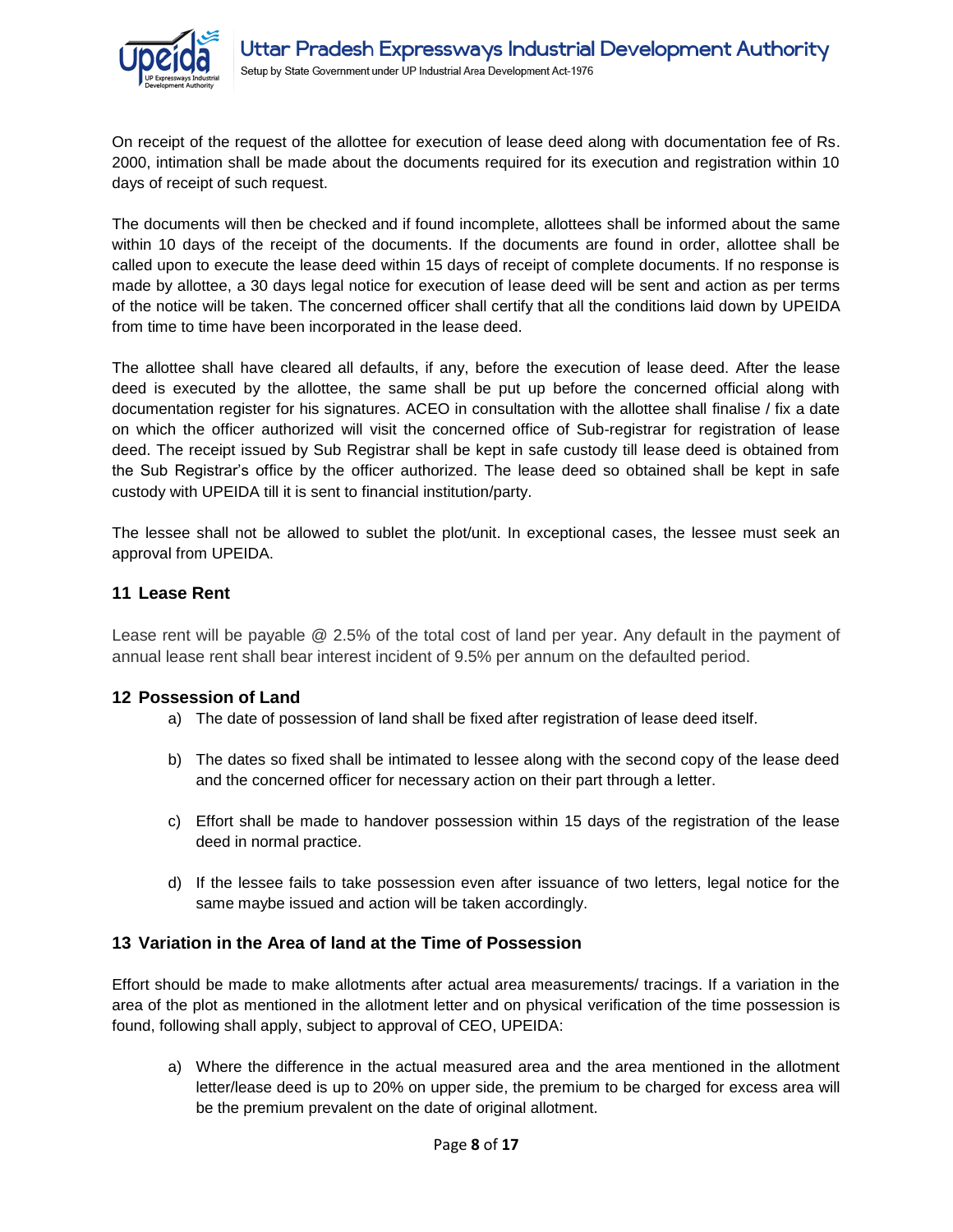

- b) Whereas if the difference is more than 20% on upper side, the cost applicable on the excess area shall be at cost applicable prevailing on the date of communication of excess found area to the lessee. The cost of such excess area will have to be paid by Lessee within one month from the date of intimation failing which interest at the prevalent rate applicable on the date of intimations will be charged from the date of the issuance of such a letter without any rebate.
- c) All statutory clearances shall be obtained by the allottee from the concerned departments. UPEIDA will facilitate the same if required.

#### <span id="page-8-0"></span>**14 Approval of Building Plans**

Before raising the constructions after taking over possession of land, the allottee is required to seek approval of building plans for which they have to submit the plans to UPEIDA. The building plans must be in conformity with the bye-laws of UPEIDA. The building plans must accompany the fees prescribed under various heads and the documents required. Before examining the said plans, the concerned officer shall ensure that the allottee is not a defaulter towards payment of cost or other formalities. The building plan received shall be examined and approved by the Engineering Division of UPEIDA after ensuring that all the bye-laws requirements of UPEIDA has been followed and map approval fees etc. has been paid. For the approval of building plans following procedures will be followed:

- a) After the receipt of request for approval of the building plans from the allottees, it will be first entered into the receipt register and then it will be marked to the concerned officer.
- b) If the allottee is defaulter in payment of dues, then first, efforts shall be made to recover the dues. For this a letter may be sent to the allottee.
- c) The concerned file along with building plans will be sent to Engineering Division within three days of receipt of the request/clearance of all dues, through concerned officer, for examining the building plans.
- d) If the plans submitted by the allottee are not in accordance with the prescribed norms of UPEIDA, then a letter under the signature of concerned officer will be sent within one week to the allottee for compliance.
- e) If the plan submitted by the allottee are in accordance with prescribed norms of UPEIDA, the file will be put up to the concerned officer along with a report within one week of receipt of the file/removal of objections for the final approval.

The allottee must initiate the construction within 2 months after building plan approval and shall abide to the timelines as submitted in the project report at the time of application.

UPEIDA will work towards preparing bye laws to regulate planned development, construction of buildings, land development and infrastructure projects.

#### <span id="page-8-1"></span>**15 Subletting of Industrial Lands**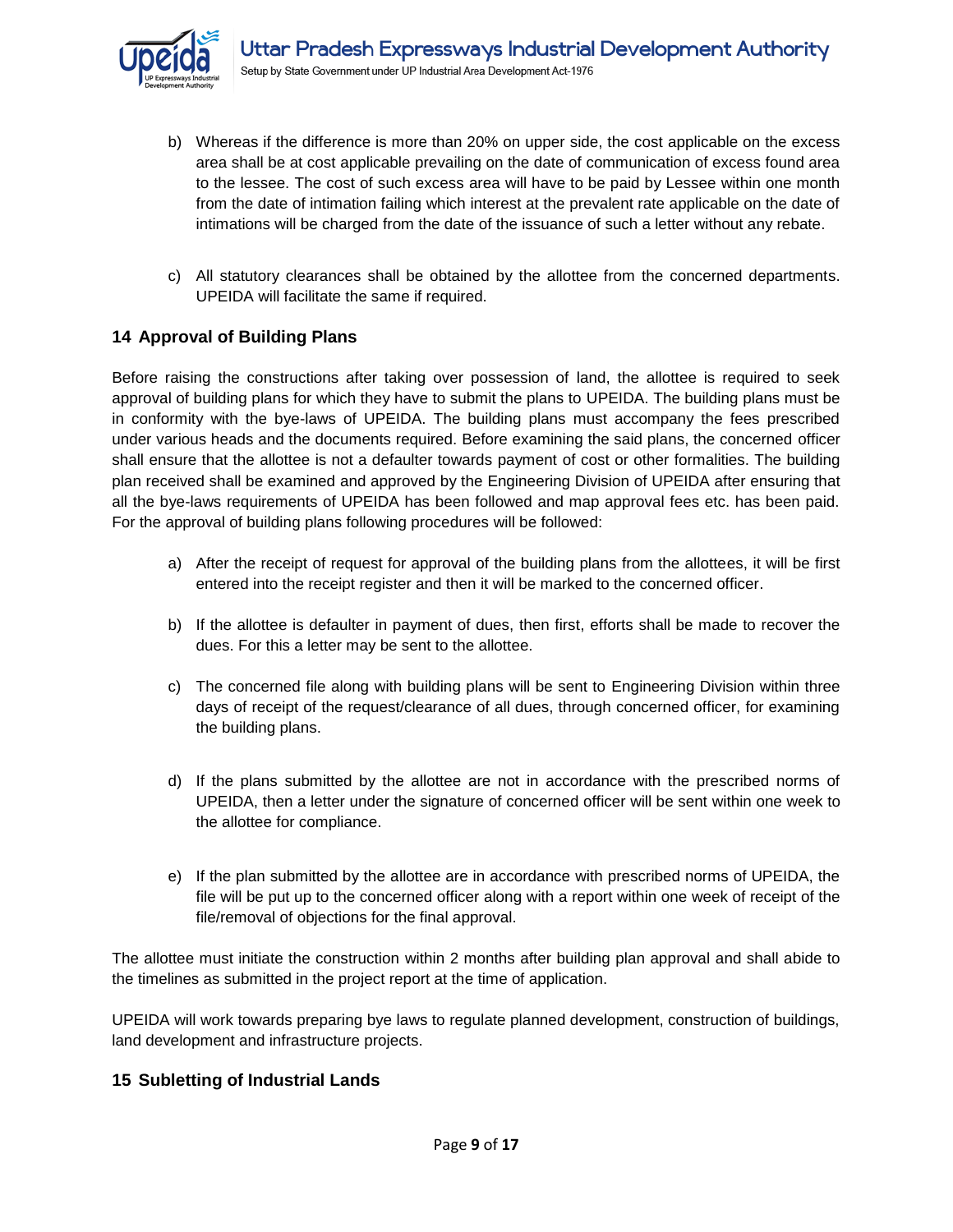

Permission may be granted lo the allottees to sublet their plots/sheds in part or full for setting up industrial units on the terms and conditions as stipulated below:

- a) The specific permission of UPEIDA in writingmust be obtained by the allottee before subletting the plot to others.
- b) One or more subletting will be permitted for a maximum period of 30 years and such facility shall be restricted to the cases in which the unit is either running or has run in past
- c) UPEIDA will charge a processing fee of Rs. 2000 and subletting charges/rent @3% of the prevailing premium rate for the Industrial land per sq. mt every year for the area to be sublet and the liability of this payment will be on the allottee/lessee.
- d) The allottee shall have to apply in writing for such permission clearly stating the status / constitution of the proposed sublettee with the details of the unit to be set up by the sublettee along with the project report und other supporting documents.
- e) The allottee shall have to deposit the rent, calculated as per clause C abovefor one year in advance within 30 days of the date of such permission.
- f) A tripartite agreement will be entered into amongst UPEIDA, the lessee and the sublessee. This agreement will ensure that person who has taken the premises on rent will abide by the conditions of the normal lease deed and agreement and shall also make it the joint responsibility of the allottee/ sublettee to pay the subletting charges.
- g) While applying for the permission for subletting, the allottee shall have to submit specific NOC form the concerned financial institution for each case where the unit on the plot has been financed by financial institution/institutions.
- h) All the constructions standing on the plot at the time of granting the subletting permission and those raised thereafter shall be deemed to have been raised/constructed by the original allottee lessee of UPEIDA only and shall be subject to the provisions of the terms and conditions of the lease deed.

#### **Multiple Subletting to Dedicated Ancillary Units**

Multiple Subletting can be allowed in case of dedicated ancillary units established on the plots of Industrial Areas. Dedicated ancillary unit shall mean the unit whose minimum 80% of the annual production (based on value), is sold to original allottee of the plot in question. In such cases subletting fees and other conditions shall be as under:

A. Subletting Fees:

UPEIDA shall charge a processing fee of Rs. 2000 per application. Besides above following shall be rate of subletting fees in percentage of the prevailing premium per sq.mtr. per annum.

The minimum and maximum period of such subletting shall be 1 year and 30 year respectively. No part of Annual Subletting fees shall be refunded even if, subletting is determined before end of the year. Period of subletting can be renewed for 1-30 years before expiry of present subletting on request of allottee on the terms and conditions prevalent on the date of such permission.

#### **Other Conditions:**

- 1. No subletting shall be allowed in setback of the plot.
- 2. Applicable Covered Area and FSI (as defined in the UPEIDA bye-laws) shall remain as per the original land.
- 3. The maximum number of multiple subletting to be allowed on a plot shall be equal to the area of land divided by upper limit of the plot area category preceding the category in which the said land is falling in the setback chart as defined in the UPEIDA bye-laws.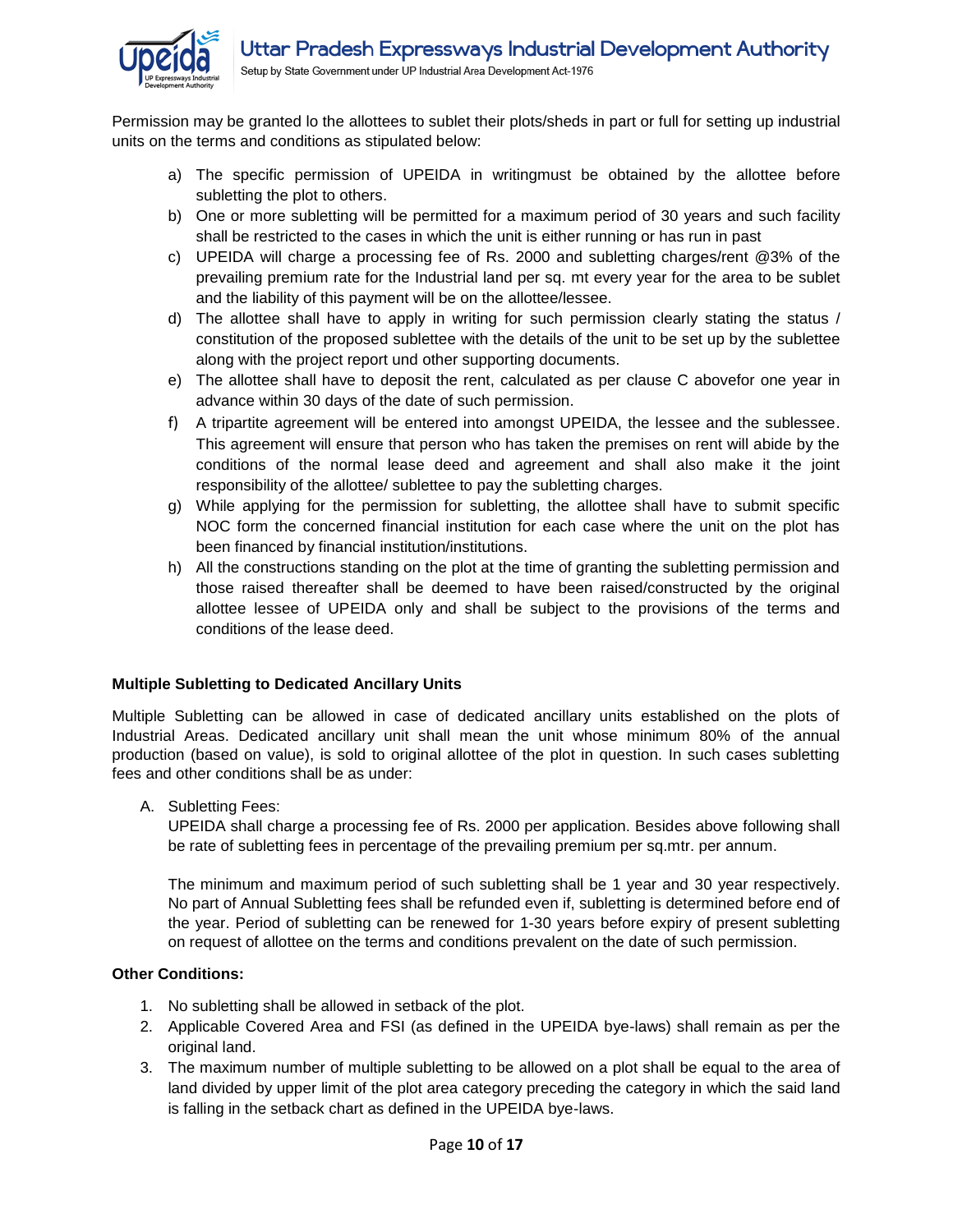

- 4. Subletting shall be allowed only on the lands on which unit is running or has run in the past.
- 5. Allottee shall clear all the outstanding dues of the land in question before permission of subletting. Similarly, it shall also be mandatory to pay the balance premium of the plot in Lum-Sum within 45 days of the application.
- 6. If the unit under question has been financed by any financial institution, then N.O.C form such financial institution for subletting shall be obtained otherwise the allottee shall furnished an affidavit to the effect that unit has not been financed by any financial institution.
- 7. The construction on the plot, present or future shall be treated as belonging to the original allottee/lessee and shall be governed as per the provisions of the lease deed.
- 8. Subletting fees of the proposed area to be Sublette shall be deposited in advance and its payment shall be responsibility of the allottee.

The documentation in the above case shall be as per normal subletting cases. However, the condition of minimum purchase of 80% of the total production of dedicated ancillary unit failing which the subletting permission shall be withdrawn shall be incorporated in the tri-partite agreement. For confirmation of dedicated ancillary unit, the original allottee and the ancillary unit shall produce the evidence of purchase and sale of minimum of 80% of the purchase of the ancillary unit respectively at the end of every year.

All the requestswill be presented to the Allotment Committee and will be subject to approval of CEO, UPEIDA.

**Note:** The subletting charges are a percentage of prevailing cost and hence it will change if the cost of the industrial area changes.

#### **Change of Land**

- a) If an allottee has applied for change of land within the same industrial area due to some reason or other and there are no outstanding dues and land of required size is available for allotment, the request shall be considered by UPEIDA. In case the request of change of land is allowed, the date of allotment shall remain the same and he will have to pay interest from the date of original allotment on the original cost up to date of change where from interest would be charged on the cost of the replaced land. If the area of the replaced land is more than area of original land, cost shall be charged in accordance with clause number **6** as mentioned above.
- b) Where for some reason like encroachment, litigation etc. UPEIDA is not able to hand over the possession of the land, then allottee can be offered alternate land on following conditions;
	- (i) Alternate lands shall be offered in same industrial area in which the original allotment was made
	- (ii) If the land is not available in the concerned industrial area, then second priority change in same category of industrial area shall be made subject to availability
	- (iii) If the land is not available as per above, then third priority change in same category of industrial area shall be made subject to availability
	- (iv) Alternate land area shall be the same size as mentioned in allotment letter and in any case it shall not be more than 20% of the original allotted area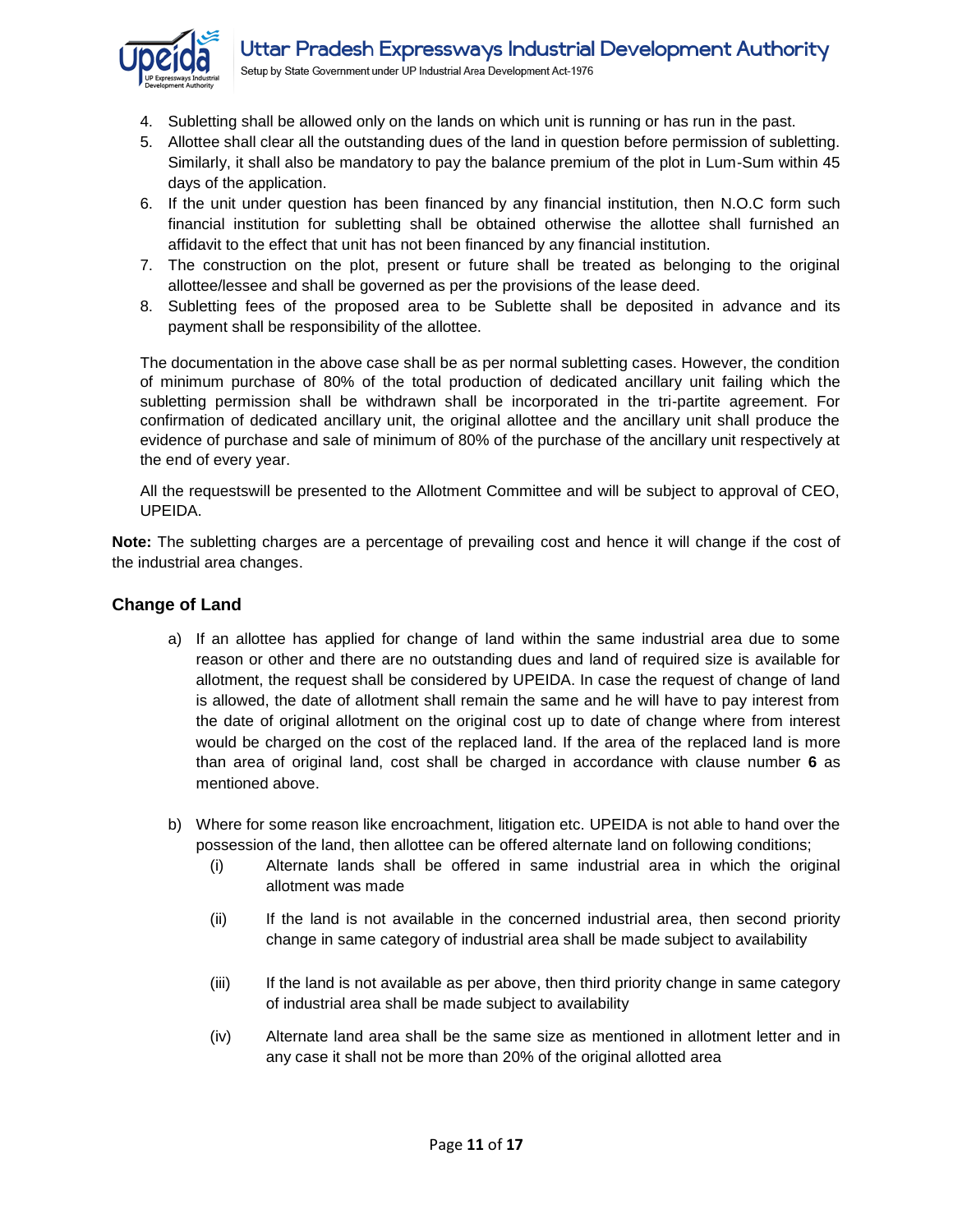

- (v) Current cost shall be applicable for the alternate plot and difference of the current cost shall be considered for determination of cost
- (vi) Dues on the original allotted land till the change of alternate land shall be paid by the allottee. If the original cost of the land is more than cost of alternate land, then excess amount shall not be refunded rather it shall be adjusted against the dues of the land
- (vii) All the terms and conditions of allotment of the change in industrial area shall be applicable as prevalent on the date of change
- (viii) The allottee will have to get a fresh lease deed executed even if lease deed of the original land was executed
- (ix) If allottee has made any construction on the original land the same shall not be compensated by UPEIDA
- (x) The alternate land shall be changed only on the receipt of consent of the allottee on the above terms and conditions

#### <span id="page-11-0"></span>**16 Change of Project**

If the allottee/Lessee desires to change his project at any stage after allotment then he can do so by submitting the following documents to UPEIDA

- a) Project report in duplicate signed by allottee
- b) An affidavit duly signed and notarized to the effect that
	- (i) New project must be related to defence sector
	- (ii) New project will require a minimum covered area of 40% of the land area
	- (iii) Allottee shall have to obtain all necessary clearances afresh

The allottee shall apply for change of project giving reasons along with copies of the self- attested project reports and the matter shall be referred to Allotment Committee for decision.

#### <span id="page-11-1"></span>**17 Addition of Product**

If the allottee/lessee has implemented the project for which the land was allotted and desires to manufacture additional product/implement under the same constitution, then he can do so by submitting the following documents

- a) Project report in duplicate signed by allottee
- b) An affidavit duly signed and notarized to the effect that
	- (i) Constitution / ownership is same as given in the license/lease
	- (ii) Additional project/items must be related to defence sector
	- (iii) Allottee shall have to obtain all necessary clearances afresh
	- (iv) Allottee will submit Udyog Aadhar Memorandum /IEM and submit the same within 90 days of its application
	- (v) The total covered area on the land shall not exceed the permissible limits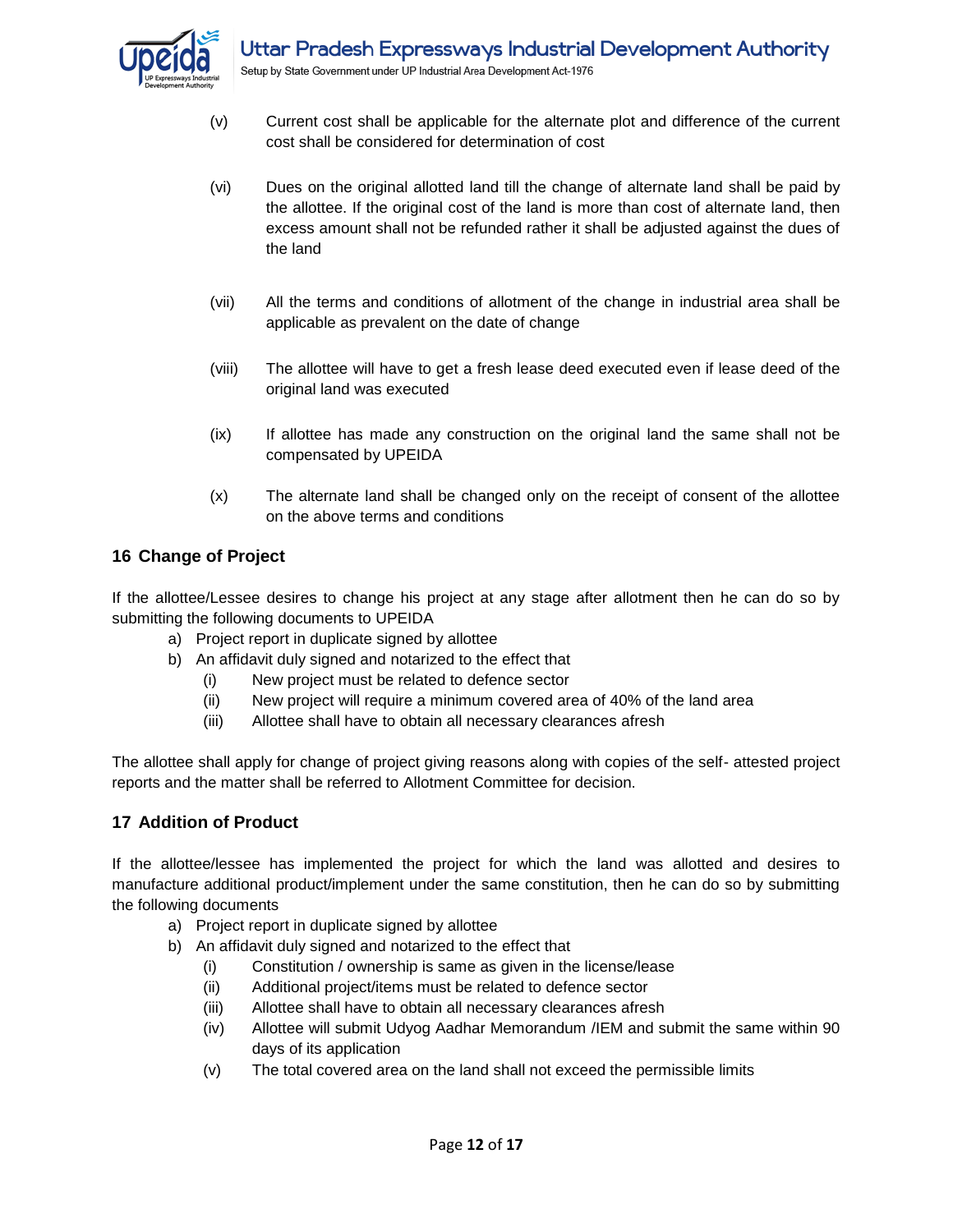

#### <span id="page-12-0"></span>**18 Establishment of Unit Number – 2**

The permission for installation of more than one industrial unit on the allotted land, in case the same are proposed to be set up by the same allottee under the same constitution or firm or the company may be granted by the CEO, UPEIDA only. The second unit also must be related to defence sector.

#### <span id="page-12-1"></span>**19 Transfer of Lease Deed to Financial Institution**

In case the lease deed is required by any financial institution or bank recognized by RBI with a request to permit equitable mortgage, the same shall be sent to them permitting creation of the equitable mortgage, provided:

- a) The request has been made in writing by the concerned financial institution/ bank as well as the lessee. The financial institution shall clearly mention that a loan has been sanctioned for the project approved by UPEIDA specifying quantum of sanctioned loan and they need it to secure their loan amount
- b) The financial institution undertakes to pay the balance cost, if any, of the plot under question along with interest till receipt of the payment. Alternatively, if the financial institution is ready to pay only cost portion, then the allottee will be required to pay three months advance interest on the balance cost. If the financial institution does not undertake to pay the cost/interest as above, the same shall be paid by the allottee
- c) In case it is proposed to send the lease deed to any banks for mortgage, full payment of balance cost along with outstanding dues shall be paid beforehand either by bank or the allottee
- d) In case the cost of the land is fully paid, UPEIDA may send the lease deed to financial institution for securing its interest against other facilities provided to the allottee like cash credit limit, working capital etc.
- e) The loan has been sanctioned for the existing/proposed unit on the land
- f) The loan has been sanctioned to the allottee and not to his/her sister firm/concerns/sublettee

In no case, lease deeds will be transferred to any financial institution if the allottee is defaulter in making the payment of dues of UPEIDA. While sending lease deed to the financial institutions, it shall be ensured that:

- a) Entry of this fact in the register kept for this purpose is made
- b) The amount to be received from the financial institution in the covering letter is clearly mentioned
- c) The date by which payment is to be received from financial institution is also shown clearly
- d) The following conditions are included:
	- (i) That permission for mortgage is valid against the concerning financial institution only and on repayment of loans/ termination of facility to the Lessee. Lease deed shall be returned to UPEIDA only and shall in no case be handed over to the Lessee/other financial institution. If this clause is violated the permission of mortgage shall stand automatically rescinded without any notice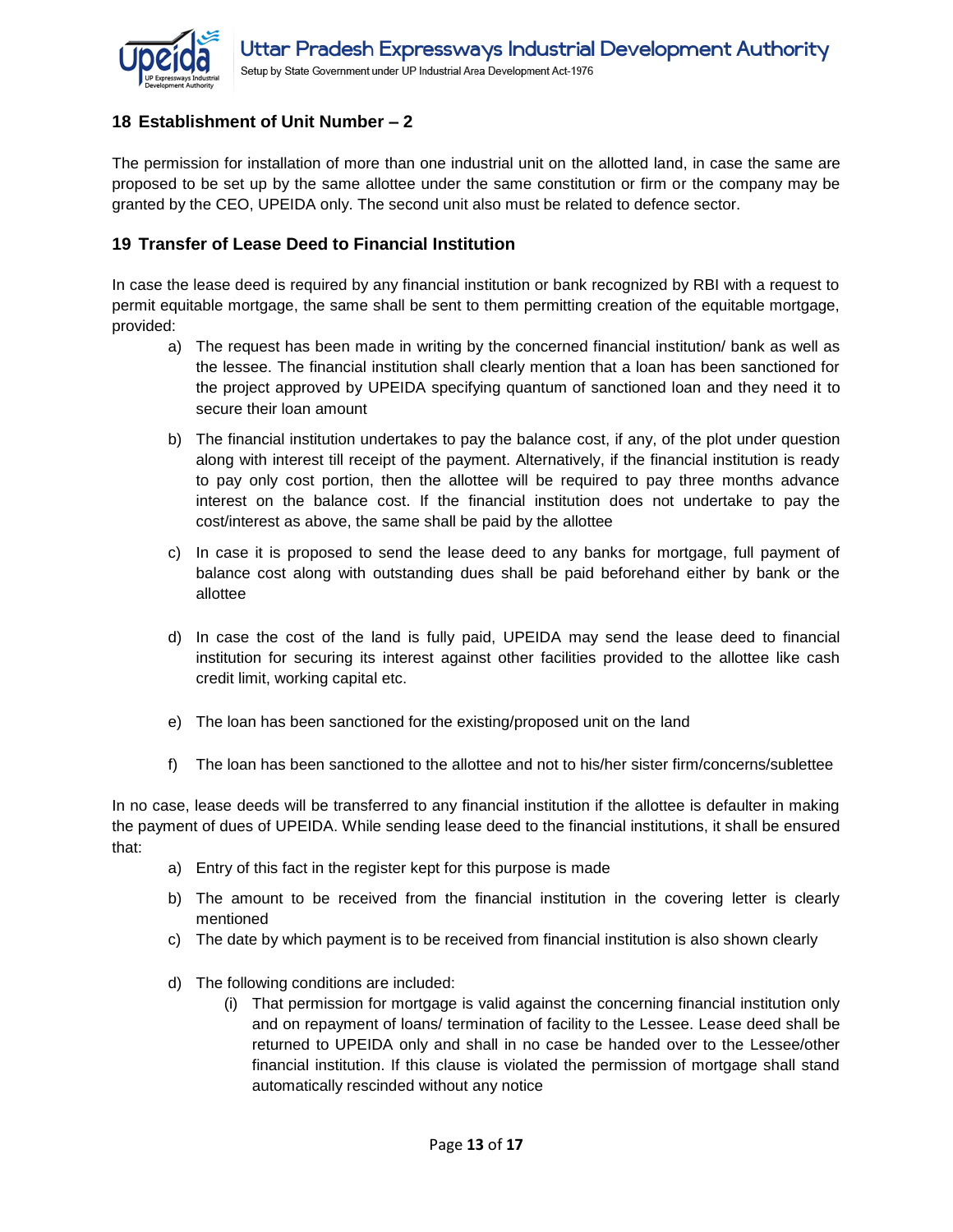

- (ii) That permission for mortgage will cease to have any effect if payment is not made within stipulated period
- (iii) That mortgage permission is subject to conditions of the lease deed. Format of the covering letter to be sent
- (iv) In case the FI/bank directly or by intervention of district authority/DRT/any other court take action for auction of the plant to recover the dues then prior notice shall be given to UPEIDA. While dues, if any, shall remain the first charge additionally transfer levy etc. shall be payable by the auction purchaser
- (v) It shall be clearly mentioned in the letter forwarding the lease deed to bank/financial institution that before taking any action as mortgagee, UPEIDA shall be informed beforehand and it's NOC shall be obtained so as to recover its dues and enforce the applicability of transfer levy. Otherwise any sale/auctions / transfer made by bank/ financial institution shall not be recognised by UPEIDA.

#### <span id="page-13-0"></span>**20 Transfer of Lease Deed to the Lessees**

In case lease deed has been executed and the cost of the land is fully paid, the lease deed under question may be transferred to the lessee for safe custody on his request in following conditions:

- a) There are no dues against the land
- b) The unit is operational
- c) Duplicate copy of the lease deed is deposited with UPEIDA by Lessee
- d) An undertaking in writing is submitted by the lessee
- e) There is no charge against the land

After the request of the lessee is received for transfer of lease deed as above, it will be first entered into the receipt register and then it would be put up before ACEO who will mark it to the concerned person. The concerned dealing officer will check that requested is accompanied by duplicate copy of the lease details and undertaking. If it is not so, the same shall be asked for within 10 days of the receipt of the request. On receipt of the complete documents and ensuring that there are no dues against the land, the lessee will be asked to collect the lease deed. The original lease deed shall be handed over to the lessee with letter within one week from the date of the company documents are received/formalities are complete and after a record of it in the register. The lessee cannot mortgage the lease deed for any purpose without prior written permission of UPEIDA.

#### <span id="page-13-1"></span>**21 Permission for Joint Mortgage**

In case more than one financial institutions are involved in financing the project, joint equitable mortgage can be allowed by UPEIDA. For this one financial institution will work as a lead institution with whom lease deed will be mortgaged. Other financial institution will have pari-passu charge over the land for which all of them have to agree in writing and approvalmust be obtained from UPEIDA before such permission is granted. In this case, all the conditions of transferring lease deed to financial institution as mentioned earlier shall apply except that the financial institution under question will be joint mortgagee.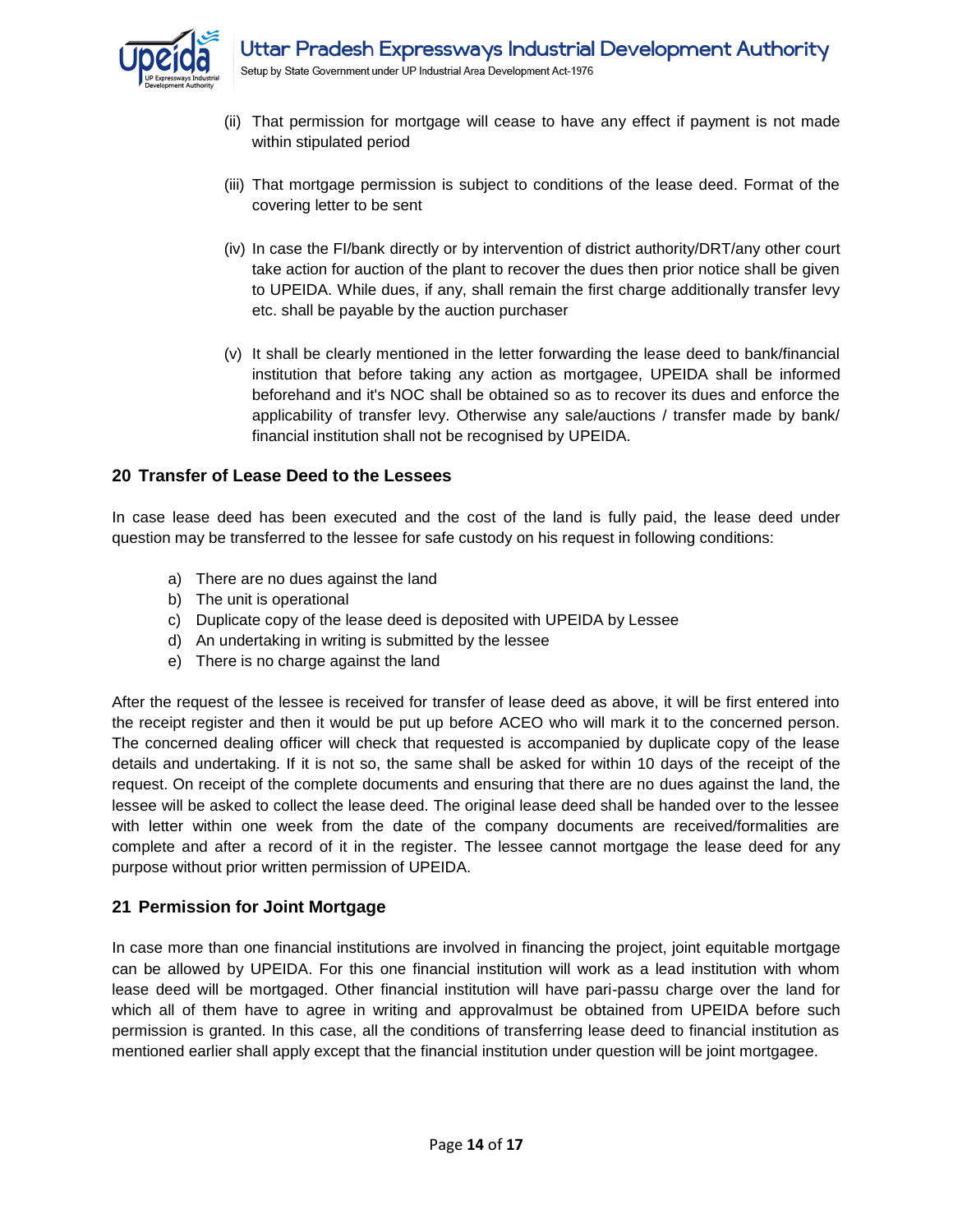

#### <span id="page-14-0"></span>**22 Permission for Creation of Second Charge**

Permission maybe accorded in following cases:

- a) If the payment are up to date and the allottee applies to any financial institution / bank for sanction of loan/working capital for the unit set up/proposed to be set up over the land
- b) If the first charge has been created in favour of any financial institution/bank who has made full payment to UPEIDA, second charge for another financial institution/bank may be noted provided the first FI/bank gives its no objection for creation of second charge

#### <span id="page-14-1"></span>**23 Miscellaneous**

The allotment process shall be governed by, and construed in accordance with, the laws of India and the Courts at Lucknow shall have exclusive jurisdiction over all disputes arising under, pursuant to and/or in connection with the allotment.

This Guideline will be reviewed after every 3 years.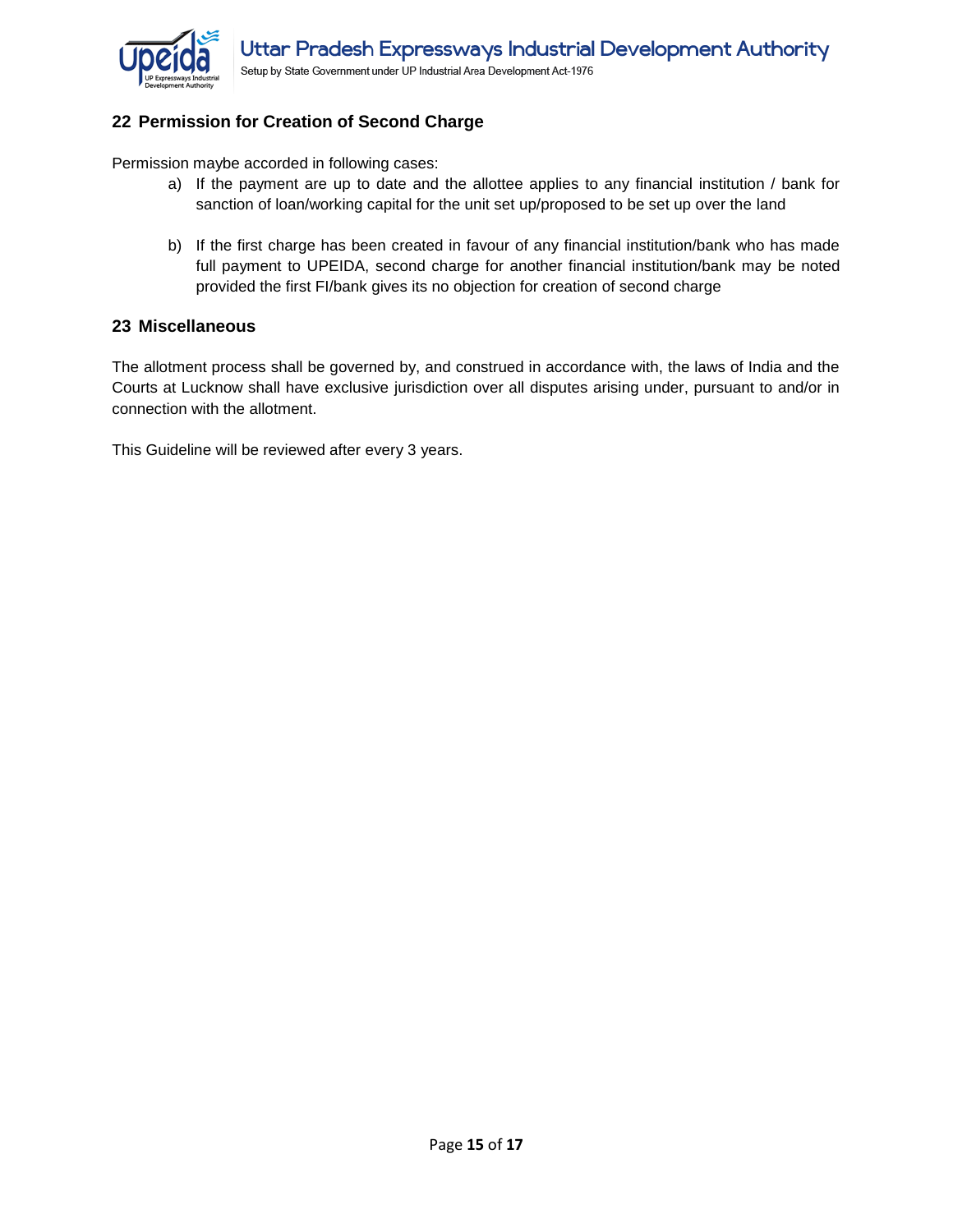

### **Annexure**

# उ0प्र0 डिफेन्स इण्डस्ट्रियल कॉरिडोर हेतु चिन्हांकित भूमि की अद्यतन स्थिति

 $\ddot{\phantom{a}}$ 

| क्र0           | जनपद           | चिन्हित                 | ग्राम∕तहसील                                                                                                                                                     | अद्यतन स्थिति                                                                                                                                                                                                                                                                                                                                                                                                                                 | प्रस्तावित भूमि तक पहुंच मार्ग की                                                                                                                                                                                                                                                                                                                                                            |
|----------------|----------------|-------------------------|-----------------------------------------------------------------------------------------------------------------------------------------------------------------|-----------------------------------------------------------------------------------------------------------------------------------------------------------------------------------------------------------------------------------------------------------------------------------------------------------------------------------------------------------------------------------------------------------------------------------------------|----------------------------------------------------------------------------------------------------------------------------------------------------------------------------------------------------------------------------------------------------------------------------------------------------------------------------------------------------------------------------------------------|
| सं0            |                | क्षेत्रफल               |                                                                                                                                                                 |                                                                                                                                                                                                                                                                                                                                                                                                                                               | स्थिति                                                                                                                                                                                                                                                                                                                                                                                       |
|                |                | (हे0 में)               |                                                                                                                                                                 |                                                                                                                                                                                                                                                                                                                                                                                                                                               |                                                                                                                                                                                                                                                                                                                                                                                              |
| $\mathbf 1$    | 2 <sup>1</sup> | $\overline{\mathbf{3}}$ | 4                                                                                                                                                               | 5                                                                                                                                                                                                                                                                                                                                                                                                                                             | 6                                                                                                                                                                                                                                                                                                                                                                                            |
| $\mathbf{1}$   | चित्रकूट       | 500.000                 | के<br><u>जनप</u> द-चित्रकूट<br>ग्राम-पहाड़ीबुजुर्ग,<br>बक्टाबुजुर्ग, खुटौरा व  <br>नोनार,  <br>एवं<br>ग्राम<br>पथरामानी व जमहिल,  <br>गयी है।                   | प्रथम चरण में तहसील-कर्वी के<br>ग्राम-खुटौरा व बकटाबुजुर्ग की कुल<br>102.806 हे0 भूमि में से दिनांक  <br>कौंडर, तहसील कर्वी   17.12.2019 तक कुल <b>92.5540</b>  <br>कुल भूमि का 90.03 प्रतिशत है। स्थित है।<br>तहसील राजापुर की शूमि का अनुमानित विक्रय मूल्य रु0<br>भूमि चिन्हांकित की 42.00 लाख प्रति हेक्टेयर है।                                                                                                                          | प्रस्तावित भूमि कर्वी-राजापुर दो लेन<br>जनपदीय मार्ग पर स्थित है, जो<br>निर्माणाधीन बुन्देलखण्ड एक्सप्रेसवे से<br>लगभग 30 किमी एवं राष्ट्रीय राजमार्ग<br>है0 भूमि प्राप्त कर ली गयी है, जो सं0-02 से लगभग 50 किमी की दूरी पर                                                                                                                                                                 |
| $\overline{2}$ | झांसी          | 3025.348                | तहसील-गरौठा के<br>ग्राम-एरच, गेंदाकबूला,<br>कठरी, गौरा, जुझारपुरा,<br>टेहरका,<br>हरदुवा,<br>रौतानपुरा, लभेरा व  <br>झबरा आ0 में भूमि  <br>विन्हांकित की गयी है। | एरच-बेंदा मार्ग के दोनो ओर  <br>व नैकेरा की कुल 871.4710 हे0  <br>भूमि में से दिनांक 17.12.2019  <br>तक कुल 824.9712 <b>हे0</b> भूमि प्राप्त  <br>94.66 प्रतिशत है तथा द्वितीय<br>चरण हेतु ग्राम-नैकेरा, लभेरा व<br>कटरी की 199.175 हे0 भूमि में<br>से दिनांक 17.12.2019 तक कुल<br>107.2763 हे0 भूमि प्राप्त कर ली<br>गयी है, जो कुल भूमि का 53.86<br><b>प्रतिशत</b> है। भूमि का अनुमानित<br>विक्रय मूल्य रु0 37.00 लाख प्रति<br>हेक्टेयर है। | प्रथम चरण में प्रस्तावित भूमि में से  प्रस्तावित भूमि कानपुर से लगभग 120<br>किमी एवं उरई से लगभग 50 किमी की<br>ग्राम-एरच, गेंदाकबूला, कठरी, झबरा   दूरी पर लखनऊ-शिवपुरी राष्ट्रीय राजमार्ग<br>सं0-27 से बायीं ओर जाने वाले<br>पुंछ-एरच-गुरूसराय- मऊरानी मार्ग पर<br>08 किमी दूर स्थित एरच नगर पंचायत से<br>कर ली गयी है, जो कुल भूमि का 1.5 किमी दूर एरच-बेंदा मार्ग पर दोनो<br>ओर स्थित है। |
| 3              | अलीगढ़         | 45.829                  | तहसील-खैर के ग्राम<br>अण्डला                                                                                                                                    | तहसील-खैर के ग्राम-अण्डला की<br>45.489 हे0 कृषि विभाग की भूमि  <br>औद्योगिक विकास विभाग के नाम  <br>अनुमानित विक्रय मूल्य रु0 43.00<br>लाख प्रति हेक्टेयर है।                                                                                                                                                                                                                                                                                 | प्रस्तावित भूमि अलीगढ़ मुख्यालय से<br>लगभग 18 किमी अलीगढ़-पलवल<br>राजमार्ग के दोनो ओर स्थित है। यमुना<br>अंतरित कर दी गयी है, जिसका एक्सप्रेसवे से इसकी दूरी लगभग 40<br>किमी एवं आगरा-लखनऊ एक्सप्रेसवे से<br>इसकी दूरी लगभग 125 किमी है।                                                                                                                                                     |